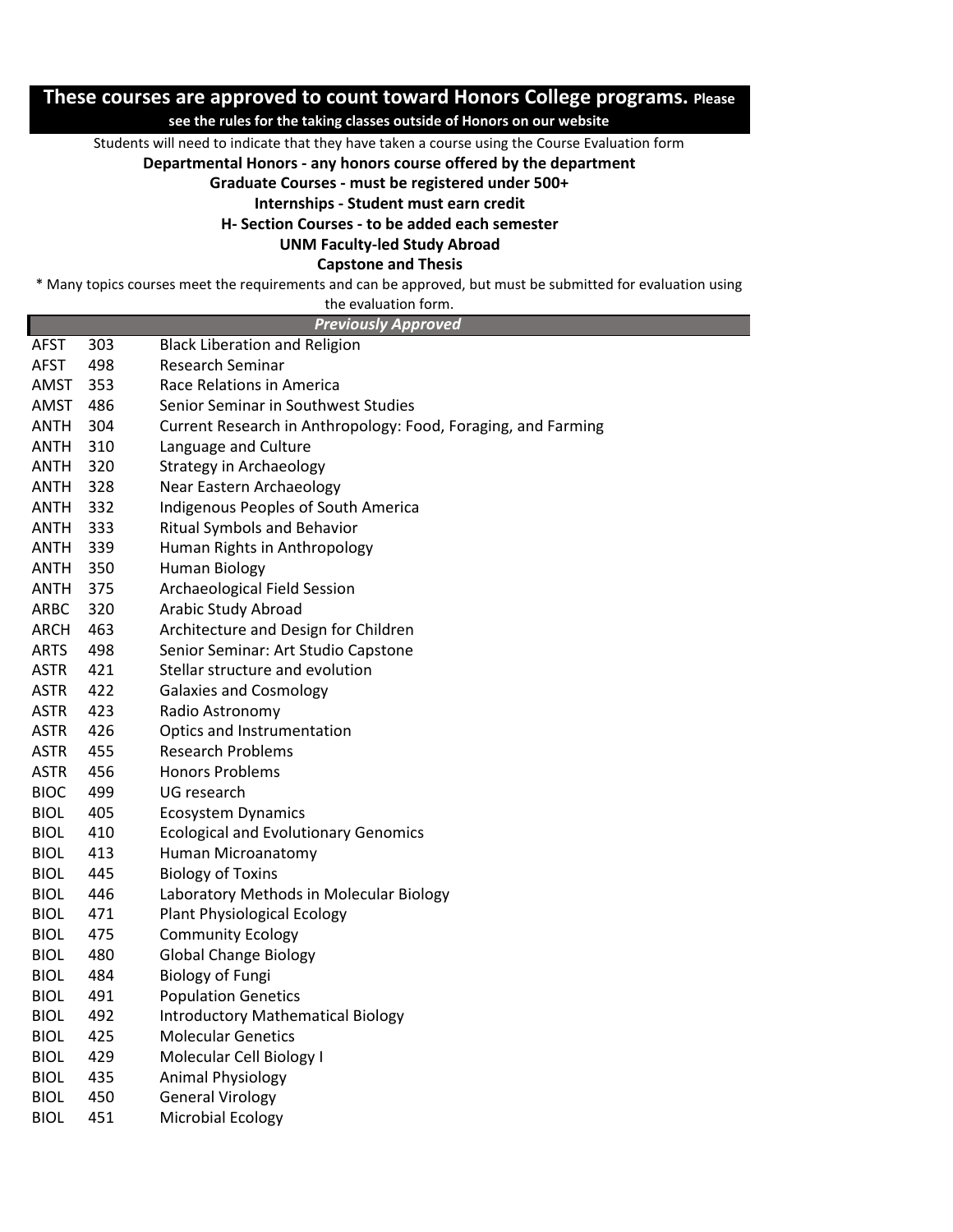| <b>BIOL</b> | 455  | <b>Ethology: Animal Behavior</b>                         |
|-------------|------|----------------------------------------------------------|
| <b>BIOL</b> | 460  | <b>Microbial Physiology</b>                              |
|             |      | Flora of New Mexico                                      |
| <b>BIOL</b> | 463L |                                                          |
| <b>BIOL</b> | 483L | <b>Discovering Arthropods</b>                            |
| <b>BIOL</b> | 486L | Ornithology                                              |
| <b>BIOL</b> | 487L | Ichthyology                                              |
| <b>BIOL</b> | 488L | Herpetology                                              |
| <b>BIOL</b> | 489L | Mammalogy                                                |
| <b>BIOL</b> | 494  | Biogeography                                             |
| <b>BIOL</b> | 495  | Limnology                                                |
| <b>BIOL</b> | 496L | Limnology Laboratory                                     |
| <b>BIOL</b> | 461L | Introduction to Tropical Biology                         |
| <b>BIOL</b> | 482L | Parasitology                                             |
| <b>BIOL</b> | 485L | Entomology                                               |
| <b>BIOL</b> | 498L | <b>Genome Editing</b>                                    |
| <b>BIOM</b> | 410  | <b>Research in Medical Sciences</b>                      |
| <b>CCS</b>  | 310  | <b>Immigration and Assimilation</b>                      |
| <b>CCS</b>  | 360  | Chicano Latino Civil Rights                              |
| <b>CCS</b>  | 362  | Chicana and Chicano Movement: El Movimiento Chicano      |
| <b>CCS</b>  | 384  | <b>Community Based Learning in CCS</b>                   |
| <b>CCS</b>  | 460  | Chicanos and Latinos in a Global Society                 |
| <b>CCS</b>  | 490  | Advanced Seminar in Chicana and Chicano Studies          |
| <b>CE</b>   | 493  | Topics in Civil Engineering - Honors                     |
| <b>CE</b>   | 494  | <b>Honors Seminar</b>                                    |
| <b>CE</b>   | 495  |                                                          |
|             |      | <b>Construction Internship</b>                           |
| <b>CELR</b> | 175  | Introduction to Civic and Community Engagement           |
| <b>CELR</b> | 176  | Practicum in Civic and Community Engagement              |
| <b>CELR</b> | 375  | Lobo Mentoring & tutoring leadership development I       |
| <b>CELR</b> | 376  | Lobo Mentoring & tutoring leadership development II      |
| <b>CELR</b> | 430  | Advanced research service learning field school          |
| <b>CELR</b> | 499  | Community Engaged Learning and Research Capstone Seminar |
| <b>CHEM</b> |      | 1217/131 Principles of Chemistry 1                       |
| <b>CHEM</b> |      | 1227/132 Principles of Chemistry 1                       |
| <b>CHIN</b> | 320  | <b>Study Abroad</b>                                      |
| CJ          | 317  | International Cultural Conflict and Community Building   |
| CJ          | 400  | Senior Seminar: Perspectives on Communication            |
| CJ          | 494  | <b>Senior Thesis</b>                                     |
| <b>CJ</b>   | 496  | Multiculturalism, Gender and Media                       |
| <b>CLST</b> | 498  | Reading & Research for Honors                            |
| <b>CLST</b> | 499  | <b>Honors Essay</b>                                      |
| COMP        | 341  | Intro to Premodern Japanese Lit & Culture in Trans       |
| COMP 342    |      | Intro to Modern Japanese Lit & Culture in Trans          |
| COMP        | 345  | Supernatural in Japanese Fiction, Folklore & Drama       |
| COMP        | 498  | <b>Research for Honors</b>                               |
| COMP        | 499  | <b>Honors Essay</b>                                      |
| <b>COMP</b> | 453  | <b>Asian Studies Thesis</b>                              |
| <b>CRP</b>  | 403  | <b>Community Based Practice</b>                          |
| <b>DANC</b> | 496  | <b>Student Production Project</b>                        |
| ECE         | 493  | <b>Honors Seminar</b>                                    |
| ECE         | 494  | Honors Individual Study                                  |
| <b>ECON</b> | 369  | Problem Based Learning Using Data Analytics              |
| EMS         | 481  | Community Paramedic: Public Health & Wellness            |
|             |      |                                                          |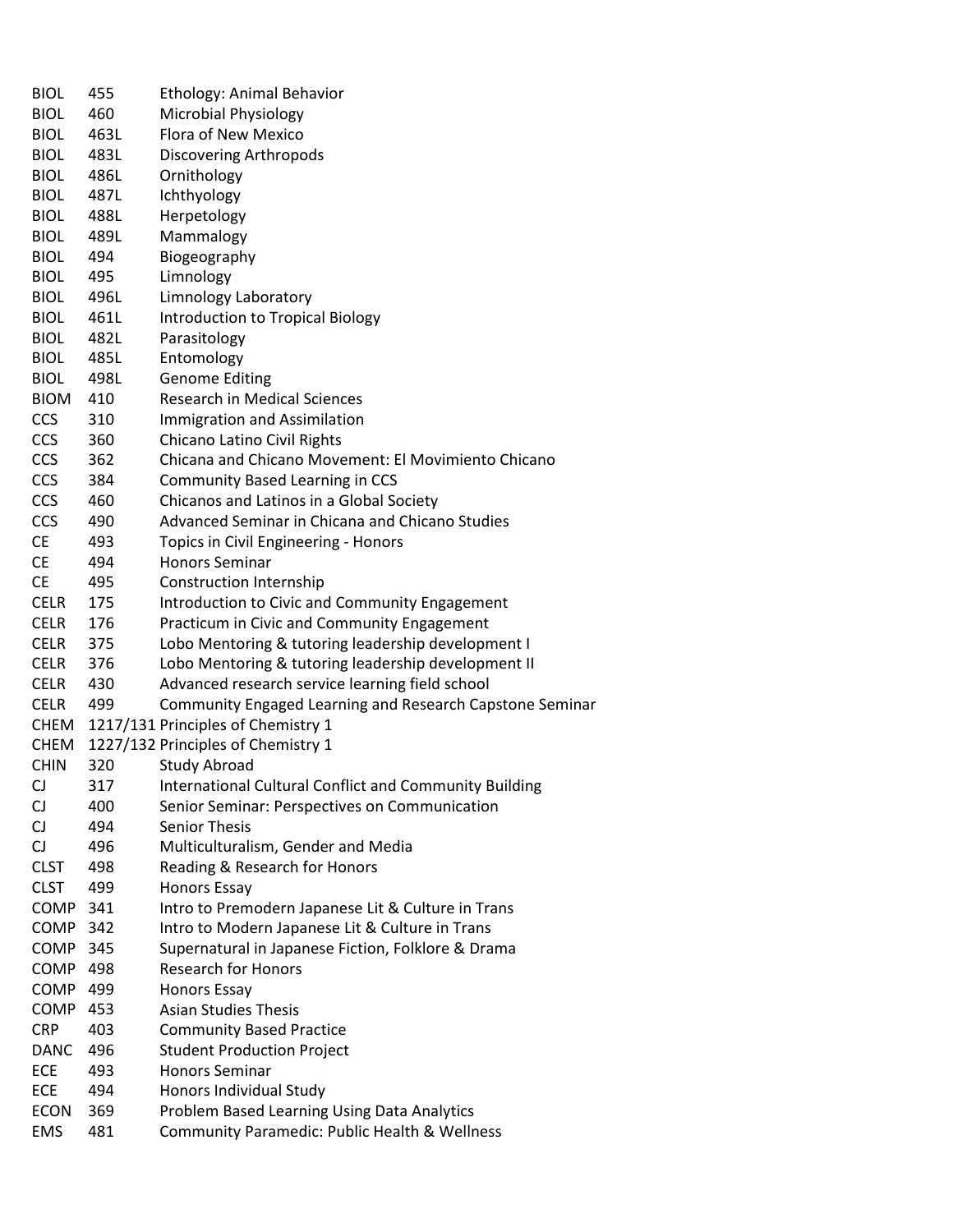| ENGL        | 306   | Arthurian Legend and Romance                     |
|-------------|-------|--------------------------------------------------|
| <b>ENGL</b> | 350   | <b>Medieval Tales of Wonder</b>                  |
| ENGL        | 356   | 19th-Century British and Irish Literature        |
| ENGL        | 363   | 19th-Century America                             |
| ENGL        | 365   | Chicana/o Cultural Studies                       |
| <b>ENGL</b> | 366   | African American Literature                      |
| ENGL        | 368   | <b>Studies in American Literature</b>            |
| ENGL        | 374   | Southwest Literature and Culture                 |
| ENGL        | 397   | <b>Regional Literature</b>                       |
| <b>ENGL</b> | 412   | Capstone and Honors Seminar                      |
| <b>ENGL</b> | 412   | Capstone and Honors Seminar                      |
| ENGL        | 442   | Major Texts in Rhetoric                          |
| ENGL        | 452   | The Renaissance                                  |
| ENGL        | 453   | The 17th Century                                 |
| ENGL        | 456   | <b>British Romanticism</b>                       |
| ENGL        | 457   | <b>Victorian Studies</b>                         |
| <b>ENGL</b> | - 458 | <b>Modern British Literature</b>                 |
| ENGL        | 459   | Irish Literature                                 |
| ENGL        | 460   | <b>Early American Literature</b>                 |
| ENGL        | 461   | <b>American Romanticism</b>                      |
| ENGL        | 462   | American Realism and Naturalism                  |
| <b>ENGL</b> | 463   | <b>Modern American Literature</b>                |
| ENGL        | 464   | Native American and Indigenous Literature        |
| ENGL        | 465   | Chicana/o Literature                             |
| ENGL        | 466   | African American Literature                      |
| ENGL        | 470   | <b>Modernist Literature</b>                      |
| ENGL        | 472   | Contemporary Literature                          |
| ENGL        | 473   | Postmodernism                                    |
| ENGL        | 474   | Contemporary Southwestern Literature             |
| ENGL        | 479   | <b>Postcolonial Literatures</b>                  |
| ENGL        | 479   | Postcolonial Literatures                         |
| ENGL        | -486  | <b>British Fiction</b>                           |
| ENGL        | - 488 | American Literature, Film, Culture               |
| <b>ENVS</b> | 495   | <b>Senior Thesis</b>                             |
| <b>ENVS</b> | 322L  | Life in Earth Systems                            |
| <b>ENVS</b> | 323L  | Water in Earth Systems                           |
| <b>ENVS</b> | 430L  | <b>Advanced Environmental Science</b>            |
| <b>EPS</b>  | 300   | <b>GIS in Geoscience</b>                         |
| <b>EPS</b>  | 300   | <b>Environment and Energy</b>                    |
| <b>EPS</b>  | 319   | <b>Field Geology</b>                             |
| <b>EPS</b>  | 415   | Geochemistry of natural waters                   |
| <b>EPS</b>  | 445   | Invertebrate Paleontology                        |
| <b>EPS</b>  | 495   | <b>Senior Thesis</b>                             |
| <b>EPS</b>  | 304L  | Sedimentology                                    |
| <b>EPS</b>  | 307L  | <b>Structural Geology</b>                        |
| <b>EPS</b>  | 310L  | NM Field Geology                                 |
| FA          | 496   | Interdisciplinary Arts Capstone Project          |
| <b>FCS</b>  | 401   | Research in Child Growth, Development & Learning |
| <b>FCS</b>  | 497   | <b>Research and Research in Honors I</b>         |
| <b>FCS</b>  | 498   | <b>Research and Research in Honors I</b>         |
| <b>FCS</b>  | 499   | <b>Honors Thesis</b>                             |
| <b>FDMA</b> | 499   | <b>Honors Thesis</b>                             |
|             |       |                                                  |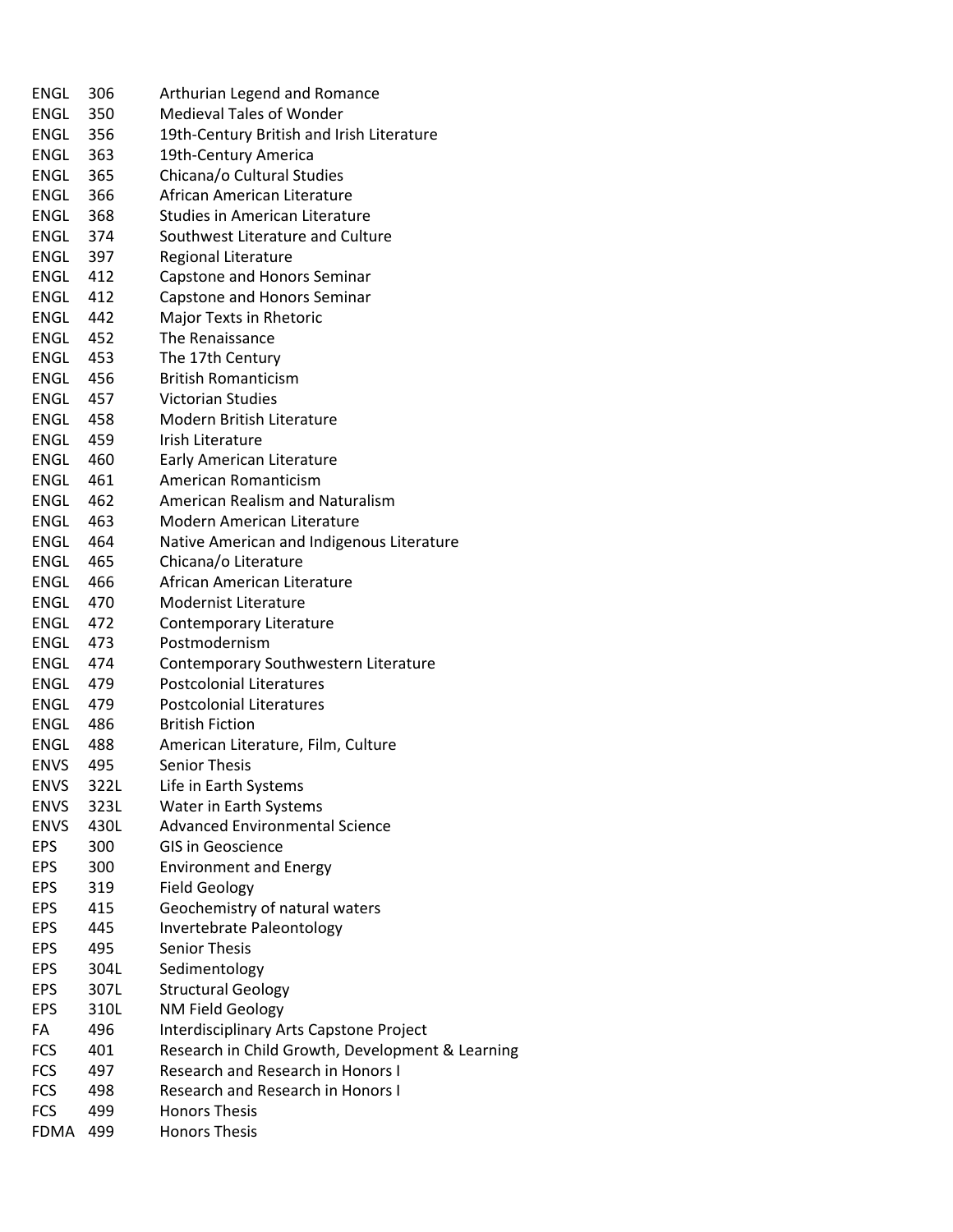| <b>FREN</b>      | 310  | French Worlds                                      |
|------------------|------|----------------------------------------------------|
| <b>FREN</b>      | 315  | <b>French Creativity</b>                           |
| <b>FREN</b>      | 320  | French Study Abroad                                |
| <b>FREN</b>      | 415  | <b>French Culture</b>                              |
| <b>FREN</b>      | 498  | Reading & Research for Honors                      |
| <b>GEOG</b>      | 350  | Field Methods in Geography                         |
| <b>GEOG</b>      | 350  | Field Methods in Geography                         |
| <b>GEOG</b>      | 364  | Law, Place, and Space                              |
| GEOG             | 413  | Critical mapping                                   |
| GEOG             | 445  | Geography of New Mexico and the Southwest          |
| <b>GEOG</b>      | 446  | <b>Exploring Oaxaca through Food and Craft</b>     |
| GEOG             | 469  | Peoples & Environments of Latin America            |
| GEOG 471         |      | Senior Geography Capstone                          |
| GEOG 485         |      | <b>Internet Mapping</b>                            |
| <b>GEOG</b>      | 1970 | World of Beer                                      |
| <b>GEOG</b>      | 2115 | <b>Information Design</b>                          |
| <b>GRMN 498</b>  |      | Reading & Research for Honors                      |
| <b>GRMN 499</b>  |      | <b>Honors Essay</b>                                |
| HED              | 482  | Social Determinants and Multicultural Health       |
| HIST             | 426  | History of the Holocaust                           |
| HIST             | 442  | <b>Queer History</b>                               |
| HIST             | 453  | <b>Asian Studies Thesis</b>                        |
| <b>HIST</b>      | 470  | Labor and Working Class in Latin America           |
| HIST             | 474  | Slavery and Race Relations in the Americas         |
| <b>HMHV 301</b>  |      | Health Economics, politics & med                   |
| <b>HMHV 310</b>  |      | Health & cultural diversity                        |
| <b>HMHV 350</b>  |      | <b>Community Health Practicum 2</b>                |
| <b>HMHV 401</b>  |      | Ethics, medicine & health                          |
| <b>HMHV 450</b>  |      | Community Health Practicum 1                       |
| <b>HMHV 1110</b> |      | Contours of health in NM                           |
| <b>HMHV 2110</b> |      | Literature, Fine Arts, and Medicine                |
| <b>INST</b>      | 400  | Capstone Seminar in International Studies          |
| <b>INTS</b>      | 400  | Capstone seminar                                   |
| <b>INTS</b>      | 402  | Honors thesis                                      |
| <b>ITAL</b>      | 307  | Survey of Italian Lit I                            |
| <b>ITAL</b>      | 308  | Survey of Italian Lit II                           |
| <b>ITAL</b>      | 337  | Topics in Italian Lit & Culture in Translation     |
| <b>ITAL</b>      | 475  | Dante in Translation                               |
| <b>ITAL</b>      | 499  | <b>Honors Essay</b>                                |
| <b>JAPN</b>      | 320  | Japanese Society                                   |
| JAPN             | 341  | Intro to Premodern Japanese Lit & Culture in Trans |
| <b>JAPN</b>      | 342  | Intro to Modern Japanese Lit & Culture in Trans    |
| <b>JAPN</b>      | 345  | Supernatural in Japanese Fiction, Folklore & Drama |
| LAIS311311       |      | Experiential learning and research                 |
| LAIS341341       |      | <b>Innovation Academy</b>                          |
| LING             | 322  | <b>Grammatical Analysis</b>                        |
| <b>LING</b>      | 412  | Morphosyntax                                       |
| <b>LING</b>      | 413  | <b>Field Methods</b>                               |
| <b>LING</b>      | 415  | Native American Languages                          |
| <b>LING</b>      | 490  | Data Science & Curation                            |
| <b>LING</b>      | 490  | Language Documentation                             |
| <b>MATH</b>      | 322  | Modern Algebra I                                   |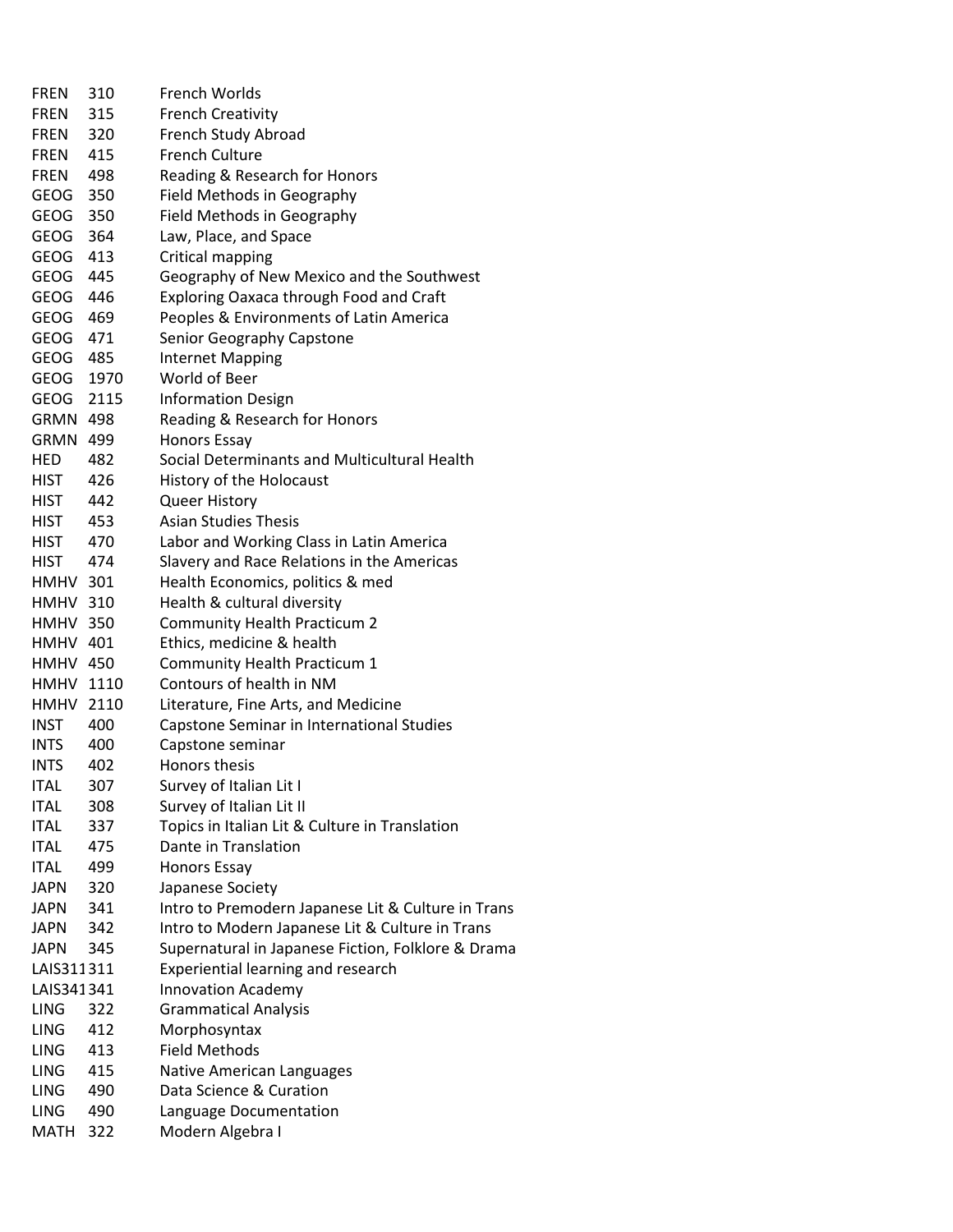| <b>MATH 375</b> |      | <b>Introduction to Numerical Computing</b>                                      |
|-----------------|------|---------------------------------------------------------------------------------|
| <b>MATH 412</b> |      | Nonlinear Dynamics and Chaos                                                    |
| <b>MATH 421</b> |      | Modern Algebra II                                                               |
| <b>MATH 439</b> |      | <b>Topics in Mathematics</b>                                                    |
| <b>MATH 441</b> |      | Probability                                                                     |
| <b>MATH 471</b> |      | Introduction to Scientific Computing* (CS 471)                                  |
| <b>MATH 401</b> |      | <b>Advanced Calculus I</b>                                                      |
| <b>MATH 402</b> |      | <b>Advanced Calculus II</b>                                                     |
| <b>MATH 431</b> |      | Introduction to Topology                                                        |
| <b>MATH 462</b> |      | Introduction to Ordinary Differential Equations                                 |
| <b>MATH 463</b> |      | Introduction to Partial Differential Equations                                  |
| <b>MATH 464</b> |      | <b>Applied Matrix Theory</b>                                                    |
| <b>MATH 472</b> |      | <b>Fourier Analysis and Wavelets</b>                                            |
| MEDL 498        |      | <b>Research Honors</b>                                                          |
| <b>MLNG 459</b> |      | Languages Capstone                                                              |
| <b>MUSE</b>     | 477  | <b>Music Education and Diversity</b>                                            |
| NATV            | 300  | Research Methods in Native American Contexts                                    |
| NATV            | 445  | Politics of Identity                                                            |
| <b>NATV</b>     | 461  | Community-based Learning in Indigenous Contexts                                 |
| <b>NATV</b>     | 474  | Seminar: Applying Traditions of Native American Philosophy                      |
|                 |      | Building Native Nations: Community Revitalization, Culture, Decolonization, and |
| <b>NATV</b>     | 480  | <b>Indigenous Thought</b>                                                       |
| <b>NATV</b>     | 300  | <b>Research Methods in Native American Contexts</b>                             |
| <b>NATV</b>     | 423  | Self Determination and Indigenous Human Rights                                  |
| <b>NATV</b>     | 436  | <b>Environmental Ethics and Justice in Native America</b>                       |
| <b>NATV</b>     | 461  | Community-based learning in indigenous contexts                                 |
| <b>NATV</b>     | 474  | Seminar: Applying Traditions of Native American Philosophy                      |
| <b>NURS</b>     | 498  | Honors Study in Nursing I                                                       |
| <b>NURS</b>     | 499  | Honors Study in Nursing II                                                      |
| <b>NURS</b>     | 419L | <b>BSN Capstone</b>                                                             |
| <b>PEP</b>      | 489  | Research in Athletic Training                                                   |
| PH              | 475  | <b>Population Health Capstone</b>                                               |
| <b>PHIL</b>     | 453  | <b>Asian Studies Thesis</b>                                                     |
| PHIL            | 410  | Kant                                                                            |
| PHIL            | 411  | Hegel                                                                           |
| <b>PHIL</b>     | 414  | Nietzsche                                                                       |
| PHIL            | 415  | History and Philosophy of Mathematics                                           |
| PHIL            | 421  | Early Heidegger                                                                 |
| PHIL            | 423  | Later Heidegger/Post-Heideggerian Philosophy                                    |
| PHIL            | 431  | Ch'an and Zen                                                                   |
| PHIL            | 434  | South Asian Mystical Traditions                                                 |
| PHIL            | 444  | Nineteenth-Century Philosophy                                                   |
| PHIL            | 455  | Philosophy of Mind                                                              |
| PHIL            | 467  | Philosophy of Art and Aesthetics                                                |
| PHIL            | 480  | Philosophy and Literature                                                       |
| <b>PHIL</b>     | 498  | Reading and research                                                            |
| <b>PHYS</b>     | 304  | <b>Analytical Mechanics II</b>                                                  |
| <b>PHYS</b>     | 327  | Geophysics                                                                      |
| <b>PHYS</b>     | 405  | <b>Electricity and Magnetism I</b>                                              |
| <b>PHYS</b>     | 406  | <b>Electricity and Magnetism II</b>                                             |
| <b>PHYS</b>     | 430  | <b>Introduction to Solid State Physics</b>                                      |
| <b>PHYS</b>     | 450  | <b>Introduction to Subatomic Physics</b>                                        |
|                 |      |                                                                                 |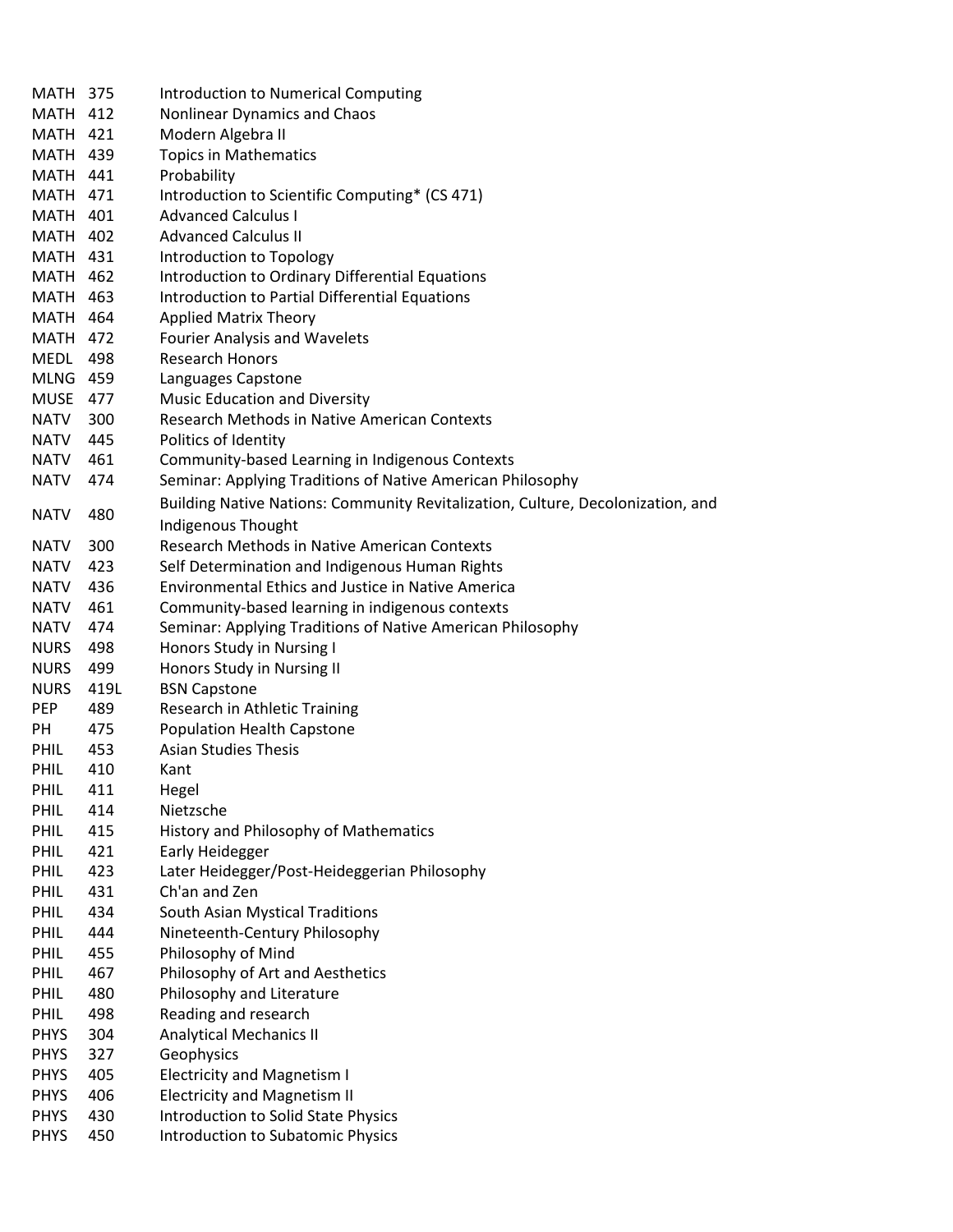| <b>PHYS</b> | 451     | <b>Research Problems</b>                                 |
|-------------|---------|----------------------------------------------------------|
| <b>PHYS</b> | 452     | <b>Research Methods</b>                                  |
| PHYS        | 456     | <b>Honors Problems</b>                                   |
| <b>PHYS</b> | 463     | <b>Advanced Optics I</b>                                 |
| <b>PHYS</b> | 464     | Laser Physics I                                          |
| <b>PHYS</b> | 466     | Methods of Theoretical Physics I                         |
| <b>PHYS</b> | 467     | Methods of Theoretical Physics II                        |
| PHYS        | 491     | Intermediate Quantum Mechanics I                         |
| <b>PHYS</b> | 492     | Intermediate Quantum Mechanics II                        |
| <b>PHYS</b> | 306L    | Junior Laboratory                                        |
| <b>PHYS</b> | 307L    | Junior Laboratory                                        |
| PHYS        | 476L    | <b>Experimental Techniques of Optics</b>                 |
| PHYS        | 477 L   | <b>Experimental Techniques of Optics</b>                 |
| PHYS        | 302L    | Optics Lab                                               |
| <b>PHYS</b> | 493L    |                                                          |
|             |         | Contemporary Physics Laboratory                          |
| <b>POLS</b> | 307     | The Politics of Ethnic Groups                            |
| <b>POLS</b> | 308     | <b>Hispanics in US Politics</b>                          |
| <b>POLS</b> | 313     | Women and the Law                                        |
| <b>POLS</b> | 497     | <b>Senior Thesis</b>                                     |
| RADS        | 405     | Intro to research and medical imaging                    |
| RADS        | 406     | Community Engagement and service learning                |
| RELG        | 303     | <b>Black Liberation and Religion</b>                     |
| RELG        | 314     | <b>Islamic Mysticism</b>                                 |
| RELG        | 335     | Gods and Goddesses of India                              |
| RELG        | 343     | <b>Catholic Saints in North America</b>                  |
| RELG        | 350     | <b>Religion and Literature</b>                           |
| RELG        | 452     | <b>Theories of Religions</b>                             |
| RELG        | 453     | <b>Asian Studies Thesis</b>                              |
| <b>RUSS</b> | 339     | Russian Culture & History through Film                   |
| <b>RUSS</b> | 401     | Russia Today                                             |
| <b>RUSS</b> | 498     | Reading & Research for Honors                            |
| <b>RUSS</b> | 499     | <b>Honors Essay</b>                                      |
| <b>SIGN</b> | 418     | Signed Language Interpreting Research                    |
| SOC         | 308     | Sociology of Gender                                      |
| SOC         | 328     | Sociology of Native Americans                            |
| SOC         | 346     | <b>Health and Social inequalities I</b>                  |
| SOC         | 347     | Health and Social inequalities II                        |
| SOC         | 420     | Race and Inequality                                      |
| SOC         | 430     | Intersectionality: Race, Gender, Class for Social Policy |
| SPAN        | 300     | Introduction to Hispanic Cultural History                |
| SPAN        | 370     | Survey of Chicano Literature                             |
| SPAN        | 371     | Southwest Spanish                                        |
| <b>SPAN</b> | 411     | Premodern Spanish Literature                             |
| SPAN        | 412     | Modern Spanish Literature                                |
| SPAN        | 423     | Don Quijote                                              |
| SPAN        | 300/400 | Magical Women in Mexican Literature                      |
| <b>SPCD</b> | 411     | Social Construction of Disabilities                      |
| STAT        | 434     | <b>Contingency Tables and Dependence Structures</b>      |
| STAT        | 440     | <b>Regression Analysis</b>                               |
| <b>STAT</b> | 445     | Analysis of Variance and Experimental Design             |
| <b>STAT</b> | 453     | <b>Statistical Inference with Applications</b>           |
| <b>STAT</b> | 461     | Probability                                              |
|             |         |                                                          |